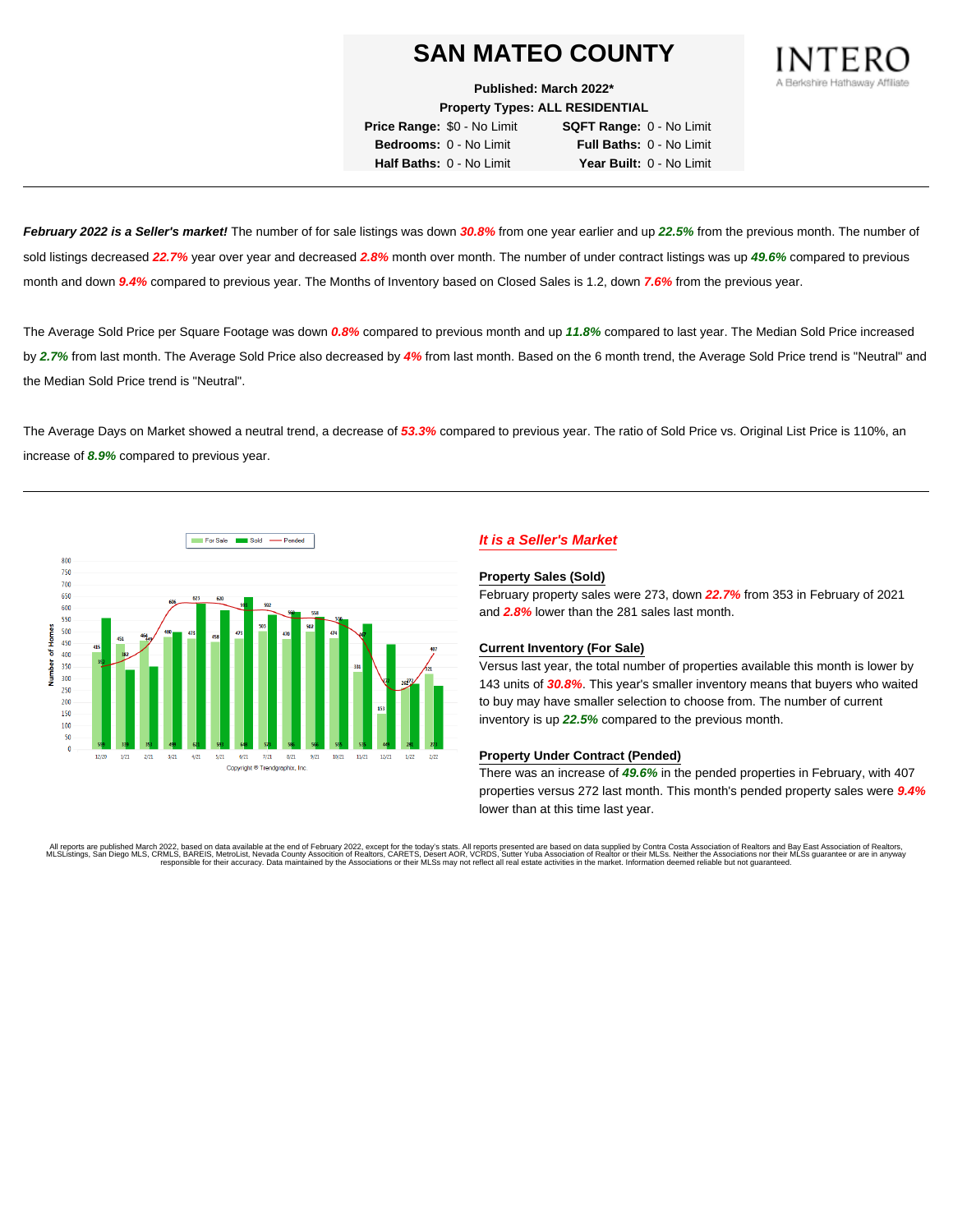**Published: March 2022\***

**Property Types: ALL RESIDENTIAL**

**Price Range:** \$0 - No Limit **SQFT Range:** 0 - No Limit

**Bedrooms:** 0 - No Limit **Full Baths:** 0 - No Limit **Half Baths:** 0 - No Limit **Year Built:** 0 - No Limit

## **The Average Sold Price per Square Footage is Neutral\***

The Average Sold Price per Square Footage is a great indicator for the direction of property values. Since Median Sold Price and Average Sold Price can be impacted by the 'mix' of high or low end properties in the market, the Average Sold Price per Square Footage is a more normalized indicator on the direction of property values. The February 2022 Average Sold Price per Square Footage of \$1196 was down **0.8%** from \$1206 last month and up **11.8%** from \$1070 in February of last year.

\* Based on 6 month trend – Appreciating/Depreciating/Neutral





## **The Days on Market Shows Neutral Trend\***

The average Days on Market (DOM) shows how many days the average property is on the market before it sells. An upward trend in DOM trends to indicate a move towards more of a Buyer's market, a downward trend indicates a move towards more of a Seller's market. The DOM for February 2022 was 14, down **54.8%** from 31 days last month and down **53.3%** from 30 days in February of last year.

#### **The Sold/Original List Price Ratio Remains Steady\*\***

The Sold Price vs. Original List Price reveals the average amount that sellers are agreeing to come down from their original list price. The lower the ratio is below 100% the more of a Buyer's market exists, a ratio at or above 100% indicates more of a Seller's market. This month Sold Price vs. Original List Price of 110% is up **6.8%** % from last month and up from **8.9%** % in February of last year.

\* Based on 6 month trend – Upward/Downward/Neutral

\*\* Based on 6 month trend - Rising/Falling/Remains Steady

All reports are published March 2022, based on data available at the end of February 2022, except for the today's stats. All reports presented are based on data supplied by Contra Costa Association of Realtors and Bay East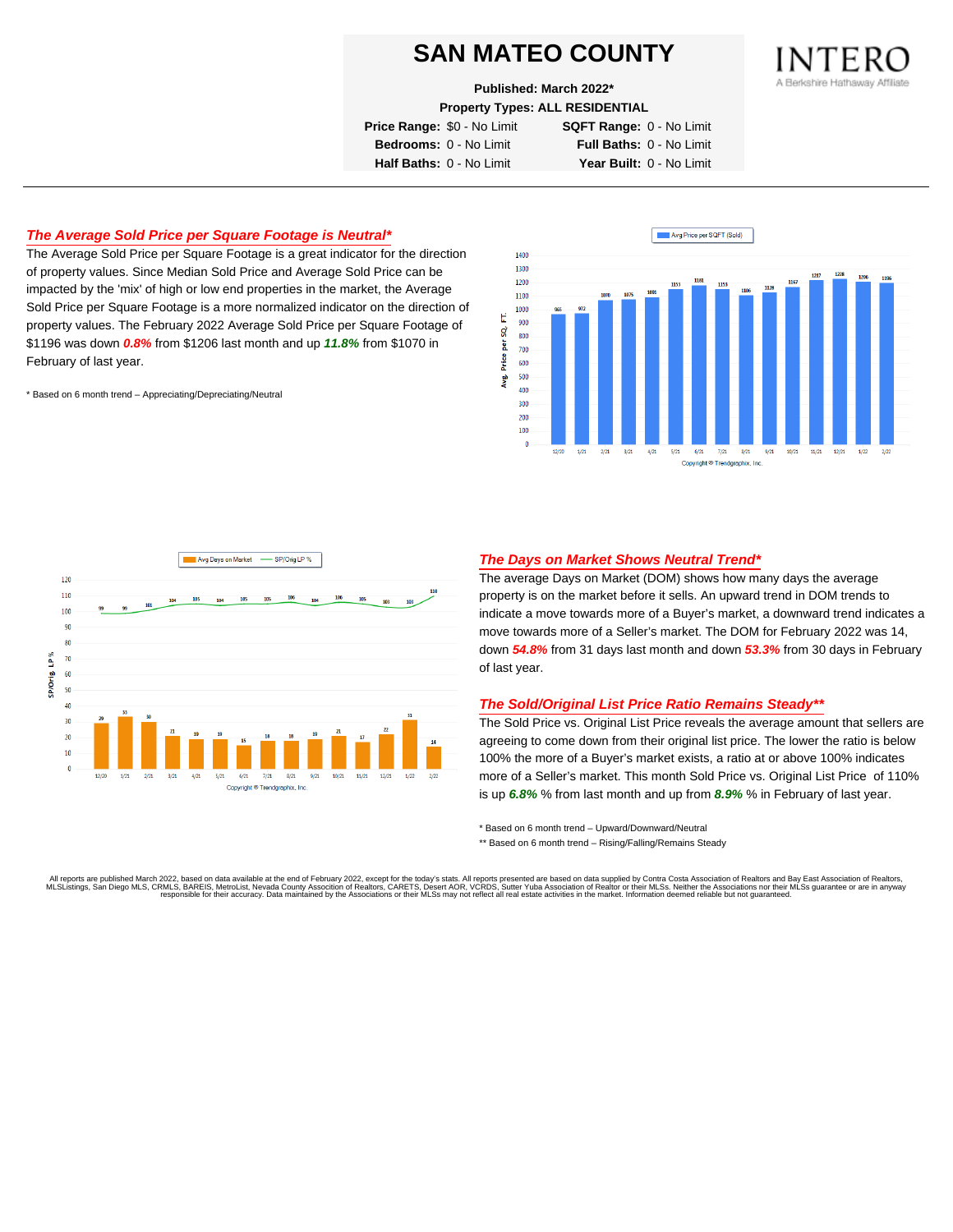#### **Published: March 2022\***

**Property Types: ALL RESIDENTIAL**

**Price Range:** \$0 - No Limit **SQFT Range:** 0 - No Limit

**Bedrooms:** 0 - No Limit **Full Baths:** 0 - No Limit

**Half Baths:** 0 - No Limit **Year Built:** 0 - No Limit

### **The Average For Sale Price is Neutral\***

The Average For Sale Price in February was \$3,539,000, down **7.1%** from \$3,810,000 in February of 2021 and up **1.1%** from \$3,500,000 last month.

# **The Average Sold Price is Neutral\***

The Average Sold Price in February was \$2,177,000, up **9.2%** from \$1,993,000 in February of 2021 and down **4%** from \$2,268,000 last month.

#### **The Median Sold Price is Neutral\***

The Median Sold Price in February was \$1,720,000, up **18.6%** from \$1,450,000 in February of 2021 and up **2.7%** from \$1,675,000 last month.

\* Based on 6 month trend – Appreciating/Depreciating/Neutral





## **It is a Seller's Market\***

A comparatively lower Months of Inventory is more beneficial for sellers while a higher months of inventory is better for buyers.

\*Buyer's market: more than 6 months of inventory Seller's market: less than 3 months of inventory Neutral market: 3 – 6 months of inventory

#### **Months of Inventory based on Closed Sales**

The February 2022 Months of Inventory based on Closed Sales of 1.2 was decreased by **7.6%** compared to last year and up **32.2%** compared to last month. February 2022 is Seller's market.

#### **Months of Inventory based on Pended Sales**

The February 2022 Months of Inventory based on Pended Sales of 0.8 was decreased by **19.4%** compared to last year and down **20.8%** compared to last month. February 2022 is Seller's market.

. All reports are published March 2022, based on data available at the end of February 2022, except for the today's stats. All reports presented are based on data supplied by Contra Costa Association of Realtors, San Bread responsible for their accuracy. Data maintained by the Associations or their MLSs may not reflect all real estate activities in the market. Information deemed reliable but not guaranteed.